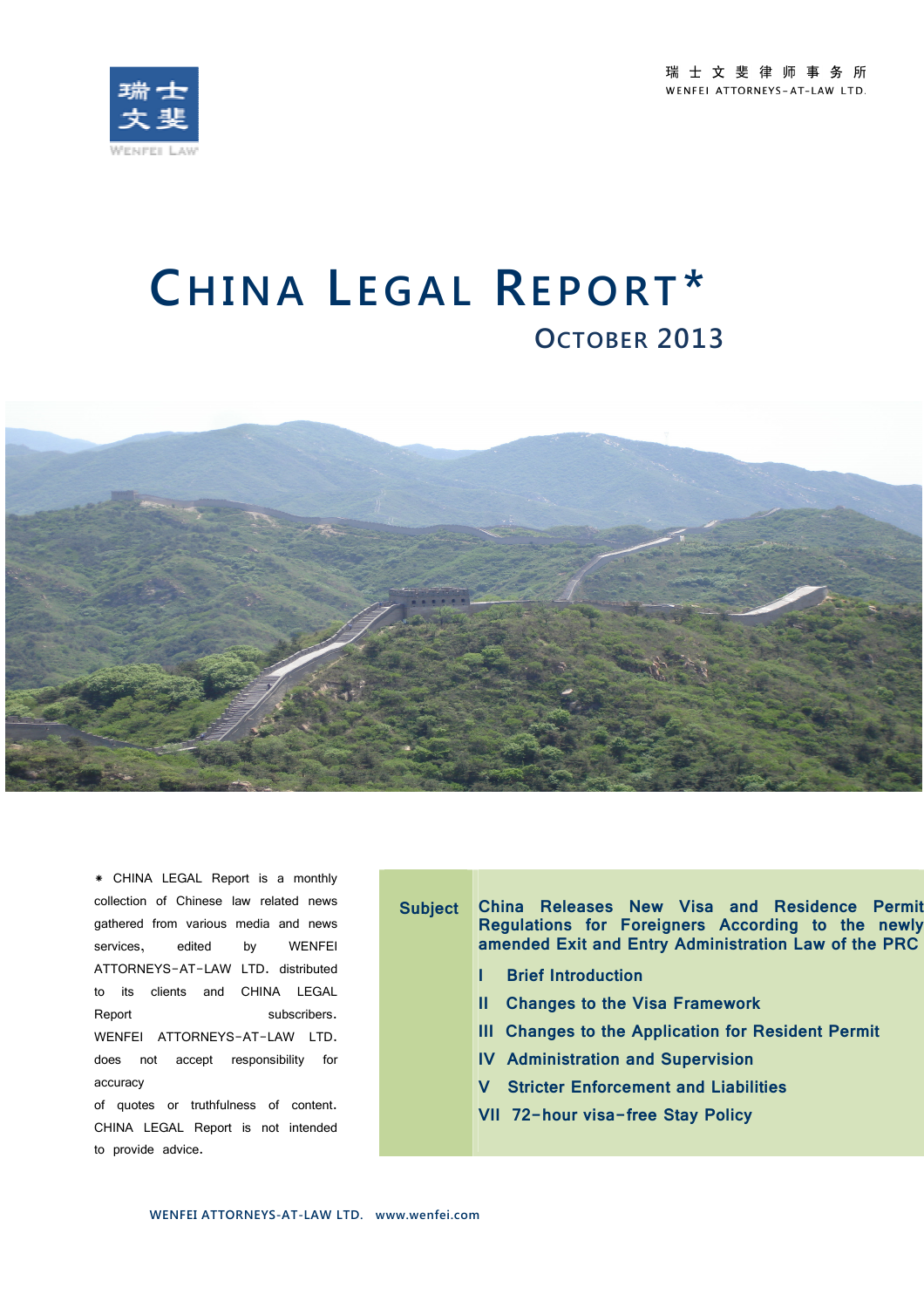# **Administrative Regulations of People's Republic of China on the Entry and Exit of Foreigners**

China Releases New Visa and Residence Permit Regulations for Foreigners According to the newly amended Exit and Entry Administration Law of the PRC.

## **I Brief Introduction**

The Administrative Regulations of the People's Republic of China ("PRC") on the Entry and Exit of Foreigners (Order No. 637 of State Council, hereinafter referred to as 'Regulations') were issued on July 12, 2013, and have taken effect on September 1, 2013. The Regulations have been issued in accordance with the recently introduced Entry and Exit Administration Law of PRC (the "Law") as part of a broader effort of the Chinese government to adapt the immigration system to the current economic environment. The new immigration framework intends to ease access for specialized, highly qualified professionals and to promote tourism in certain key areas. At the same time, entry restrictions have been increased in various respects while enforcement measures will be strengthened in a move to better protect the national job market against competition from abroad. The main content of the Regulations is outlined below.

# **II Changes to the Visa Framework**

#### **2.1 Visa Categories**

The Regulations have increased the number of visa categories from 8 to 12 and introduced some adaptations to existing visa categories:

2.1.1 R Visa----for foreign talents

One of the distinct features of the Regulations is the introduction of the R visa, which aims at attracting senior-level foreign talents and professionals whose skills are urgently needed in China.

2.1.2 M Visa----for commercial activities The M visa is a new visa category, which applies to foreigners entering China for business and trade purposes.

2.1.3 F Visa----for exchanges, visits and inspections The F visa, which used to include commercial purposes, has been limited to noncommercial purposes under the new framework, such as cultural exchanges and inspections.

2.1.4 Q Visa and S Visa----for reunions of Chinese and foreign families These two visas are issued overseas Chinese and relatives of foreign residents in China, respectively, intending to visit their families.

2.1.5 X Visa----for studying in China

The X Visa has been split into two sub-categories: the  $X-1$  Visa targets foreigners coming to China for a long-term study period of more than 180 days, whereas the X-2 Visa is reserved for students staying in China for up to 180 days.

**WENFEI ATTORNEYS-AT-LAW LTD. www.wenfei.com 2**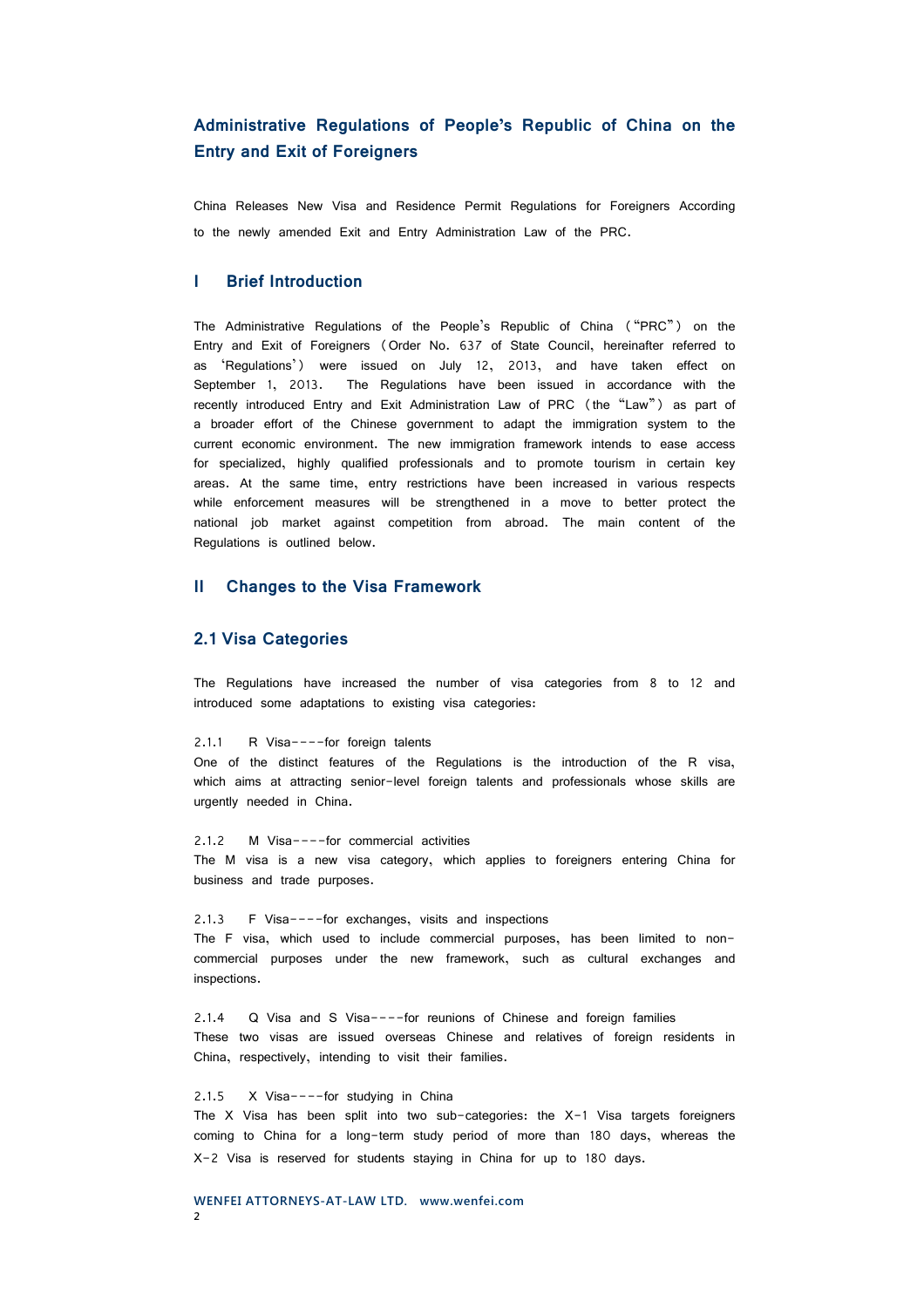2.1.6 Z Visa----for working in China 2.1.7 J Visa----for journalists 2.1.8 G Visa---- for transiting through China

No substantive changes have been made to these three visa categories.

2.1.9 L Visa----for travelling

Under the new Regulations, the L visa shall only be issued for tourism purposes, while visits to relatives are now treated separately under the S Visa.

2.1.10 C Visa----for train attendants, air crew members and seamen (including their family members)

2.1.11 D Visa----for foreign nationals who come to reside permanently in China

The Q Visa, S Visa, X Visa and J Visa have each been split into two subcategories on the basis of the intended duration of stay. Sub-category 1 relates to stays of more than 180 days, whereas sub-category 2 relates to temporary stays of up to 180 days.

## **2.2 Visa Application**

#### 2.2.1 Supporting Documents

Some changes have been introduced regarding the supporting documents to be submitted when applying for a visa. In particular, the function of the letter of invitation has been stressed, which must be submitted when applying for C, F, L (if entering with a travel group), M, Q, and S visas. For the family reunion visa Q and S, the submission of both a letter of invitation and evidence of family relationship is required. Entities issuing invitation letters no longer need an authorization from the public security organs, but they remain responsible for the authenticity and truthfulness of the letter of invitation. Approval by special authorities is required in the case of an application for a J Visa. With relation to the G Visa for foreign nationals transiting through China, it is no longer necessary to submit a valid visa for the intended country of destination after leaving Chinese territory.

#### 2.2.2 Face-to-face Interview

A new verification step that has been introduced is the face-to-face interview. Such an interview may be conducted by the visa-issuing authority stationed abroad under special circumstances, e.g. in case the foreign national applies for residence in China or if the purpose of entry needs to be verified.

#### 2.2.3 Approval and Exemption

The new framework lists a range of circumstances under which a foreign national must be denied a visa and/or entry into China, such as if he/she is suffering from serious mental disorders or infectious diseases, may endanger China's national security or interests, or may engage in activities not conform to the relevant visa type after entering China. The Law further stipulates some conditions under which foreigners are exempt from applying for a visa, e.g. where a visa exemption agreement is applicable, or where a foreigner holds a valid residence permit or a transit ticket to a third country enabling him/her to stay at the port of entry in China for not more than 24 hours.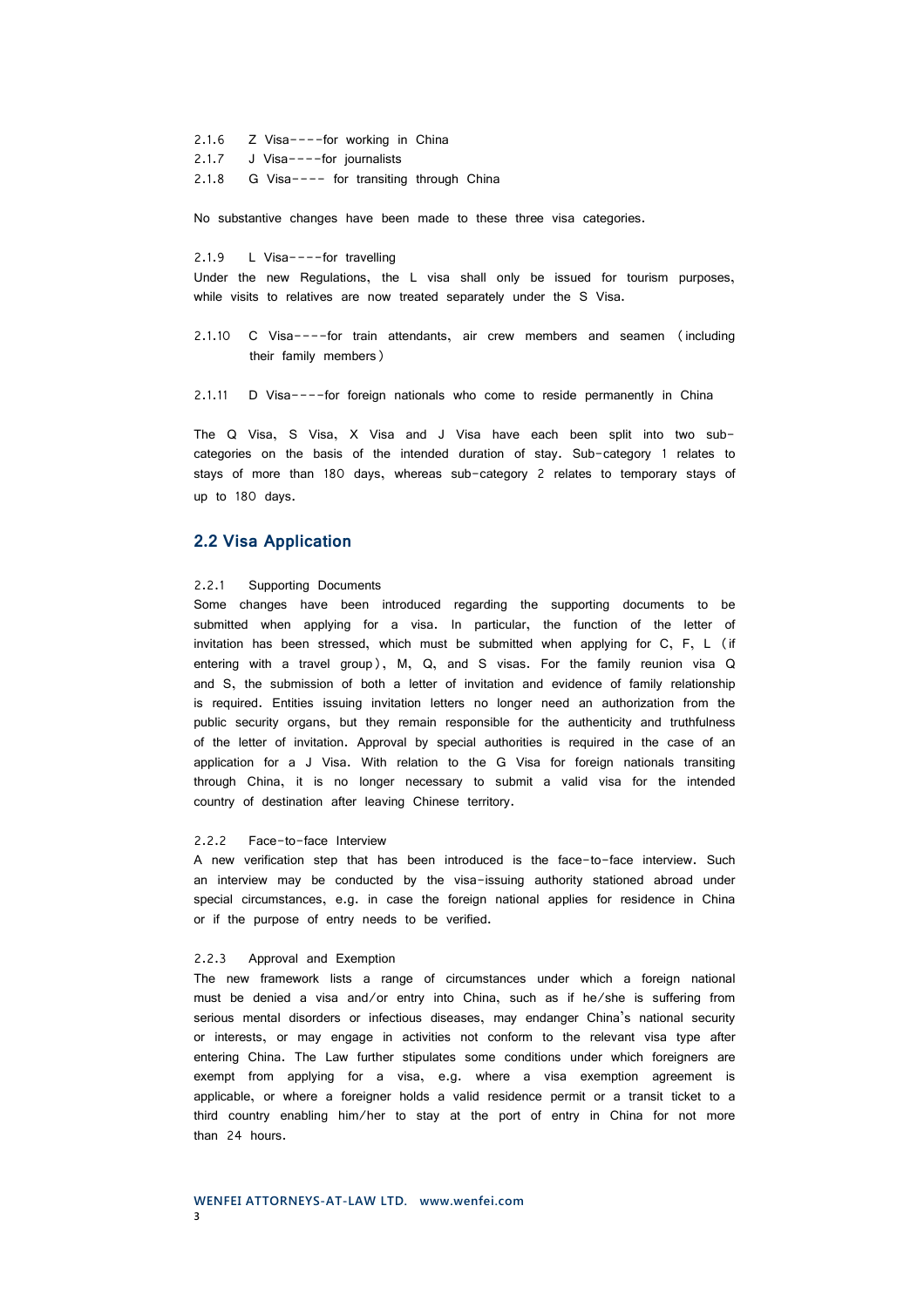# **2.3 Extension, Renewal or Replacement of Visa**

Foreigners may apply to change the type of their visa with relevant Public Security Bureaus if they intend to change the purpose of their stay. When foreigners' visas have been lost, damaged or stolen, they can apply for a replacement, which shall be issued by the authorities within 7 days.

A foreign national may apply for an extension of the permitted duration of stay at the exit-entry division of the Public Security Bureau. Where the duration of stay specified in the visa does not exceed 180 days, the application needs to be submitted seven days before the expiry of the visa. In contrast to the former system under which the original visa was cancelled and replaced by a new one, the new Regulations stipulate that the extension affects neither the number of entries nor the valid period of entries as specified in the original visa.

Where a foreigner's passport or any other international travel document is submitted and kept for administrative purposes by the relevant authorities, an acceptance notice shall be issued to the foreigner, based on which he/she may legally stay or reside in China until the original travel document is returned.

#### **III Changes to the Application for Residence Permits**

Under the new framework, long-term residence requiring a residence permit is defined as a stay within China exceeding 180 days. Short-term stays not exceeding 180 days require an ordinary visa of the relevant category.

# **3.1 Categories**

The Regulations have categorized residence permits into the following five types based on the intended purpose and duration of the residence, similar to the corresponding visa categories:

- Working residence permits----for those working in China
- Study residence permits----for those studying in China
- Journalist residence permits----for journalists residing in China
- Family reunion residence permits----for Chinese family members
- Personal affair residence permits----for foreign family members and those entering for personal matters

Study residence permits in particular: Visas for foreign students taking a part-time job or an internship while studying at college are regulated in more detail under the new framework. A foreign student who needs to take a part-time job or internship outside the campus is required, upon approval by his/her school or university, to apply to the relevant Public Security Bureaus for a residence permit with an annotation of the place, term and other information on the intended job or internship.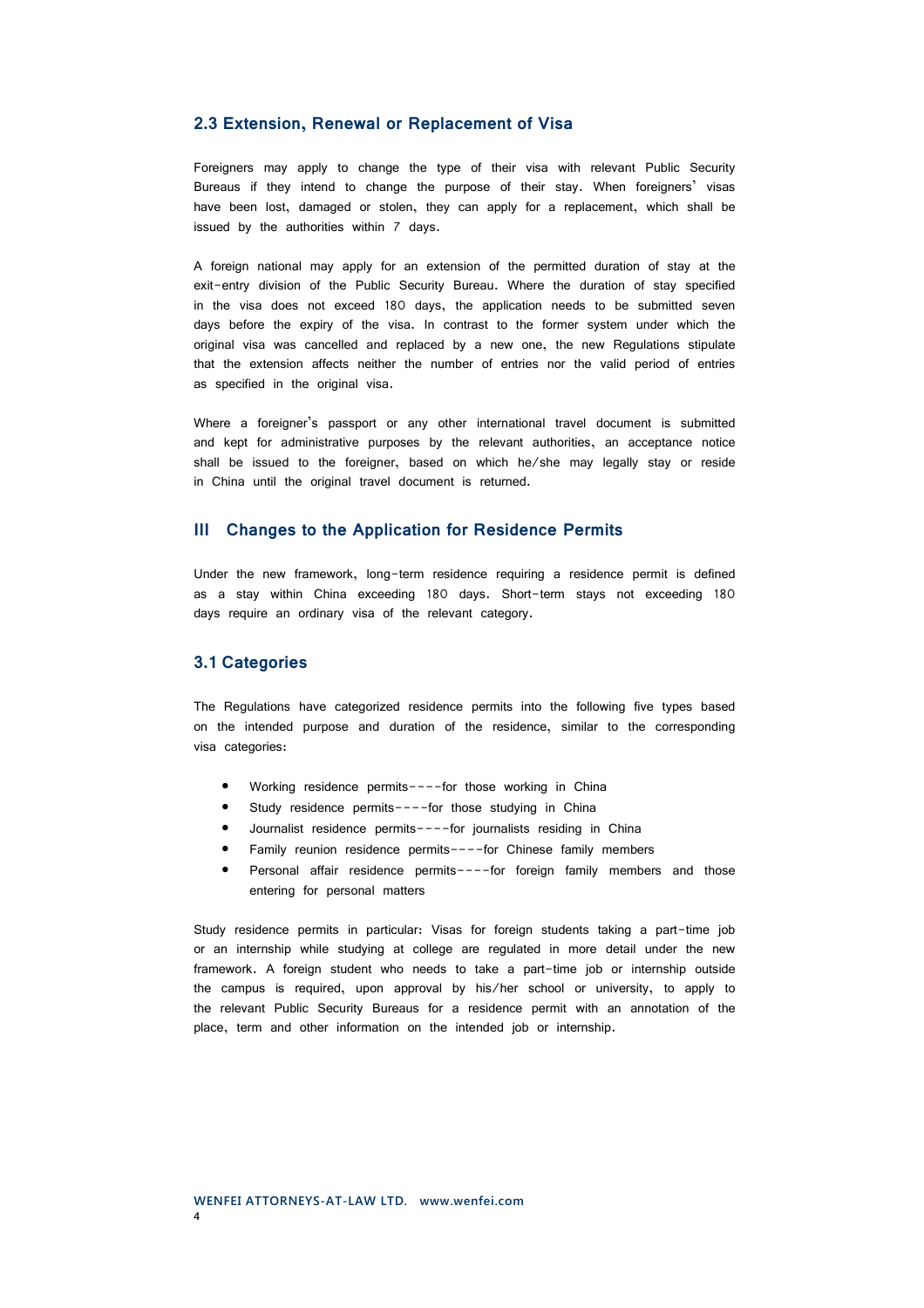# **3.2 Application, Extension, Renewal or Replacement of Residence Permits**

Foreigners entering China on a visa specifying that they need to apply for a residence permit shall do so within 30 days of their entry. To apply for a resident permit valid for one year or more, a foreign national must submit a health certificate, which is valid for six months as of the date of issuance. The public security authorities shall issue a decision on the residence permit within 15 days of receipt of the application. Long-term residents applying for an extension of their residence permit shall do so at least 30 days prior to the expiration date of their permit.

## **IV Administration and Supervision**

# **4.1 Coordination and Information Sharing**

The Regulation establishes a coordination mechanism and implements information sharing among relevant departments of the government. For example, it is provided that where a visa-issuing authority stationed abroad needs to verify relevant information with departments or entities inside China in the course of issuing visas, said departments or entities shall be cooperative.

#### **4.2 Registration of Temporary Stay**

Where foreigners stay in hotels in China, the hotels shall register their accommodation in accordance with the regulations on the public security administration of the hotel industry, and submit foreigners' accommodation registration information to the public security organs in the places where the hotels are located. For foreigners who reside or stay in domiciles other than hotels, they or the persons who accommodate them shall, within 24 hours after the foreigners' arrival, go through the registration formalities with the public security organs in the places of residence.

# **4.3 Obligation to Report**

The Regulations further clarify the reporting obligation of an entity hiring foreigners, stipulating that where a foreigner leaves the job, changes work location or where a foreign student recruited by an entity leaves, etc., the entity shall report it to the local Public Security Bureau.

#### **4.4 Illegal Residence and Unlawful Employment**

Illegal residence is defined as staying or residing in China beyond the legally permitted duration, moving beyond the designated area of stay or residence, or "any other circumstance that constitutes illegal residence".

Unlawful employment includes: working in China without obtaining a work permit or work-type residence permit; working in China beyond the scope prescribed in the work permit; foreign students working beyond the prescribed scope of jobs or prescribed time limit.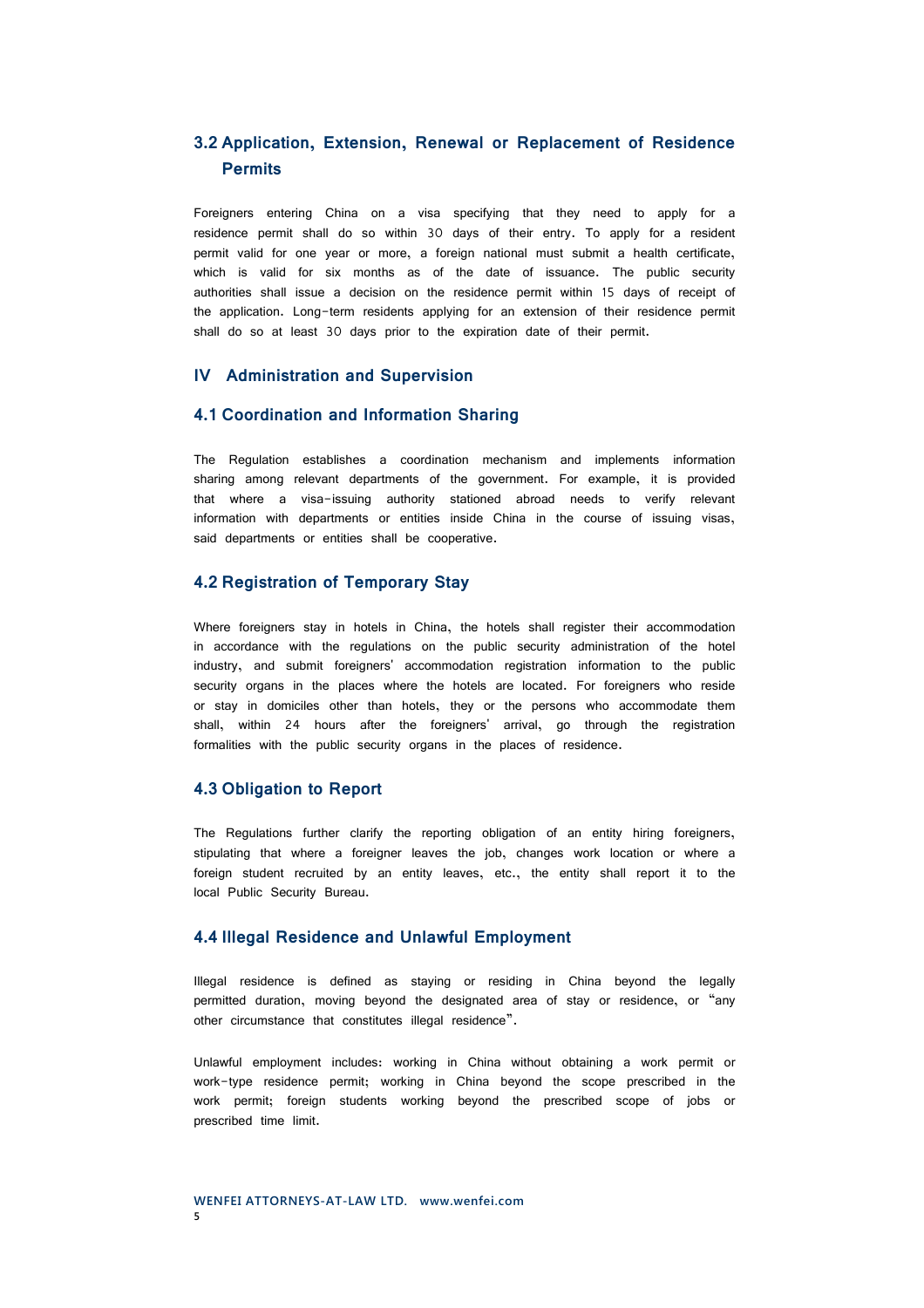# **V Stricter Enforcement and Liabilities**

The new Regulations and the related Law contain an extensive list of investigation and enforcement measures, including on-the-spot interrogation, temporary detention and an encouragement of Chinese citizens to report clues to the authorities regarding foreigners who may stay in China illegally.

Foreign nationals working in China without the necessary approvals may be fined between RMB 5,000 and 20,000 or may face temporary detention in serious cases. Foreign nationals found guilty of illegal entry, illegal residence or working illegally in the country may be repatriated if they fail to leave the country voluntarily and will not be allowed to re-enter China for a period of one to five years. Entities illegally employing foreign nationals may be fined between RMB 10,000 and 100,000.

# **VI 72-hour visa-free Stay Policy**

A further significant policy change on the municipal level, which is not part of the new Regulations, deserves mentioning here: starting from January 1, 2013, the cities of Beijing and Shanghai have allowed nationals of 45 countries, including Switzerland, to enter their territory without a visa for a maximum duration of 72 hours for tourism purposes. Guangzhou and Chengdu enacted the same policy on August and September 1, respectively, and further major cities may follow suit. The move seeks to promote the tourism industry in selected areas.

\*\*\*\*\*